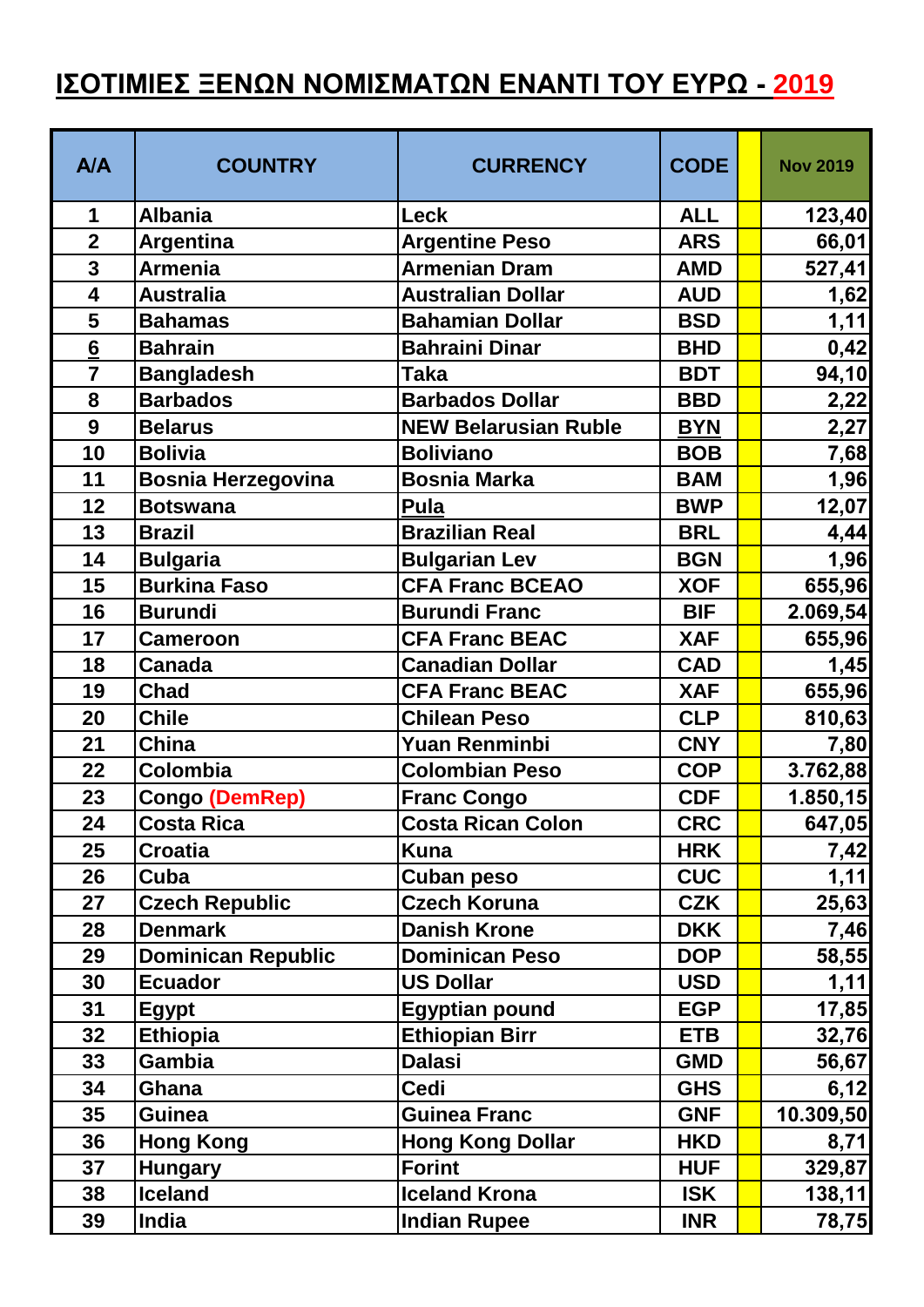| <b>A/A</b> | <b>COUNTRY</b>     | <b>CURRENCY</b>           | <b>CODE</b> | <b>Nov 2019</b> |
|------------|--------------------|---------------------------|-------------|-----------------|
| 40         | <b>Indonesia</b>   | <b>Rupiah</b>             | <b>IDR</b>  | 15.477,79       |
| 41         | Iran               | <b>Iranian Rial</b>       | <b>IRR</b>  | 46.915,54       |
| 42         | <b>Israel</b>      | <b>New Israeli Shekel</b> | <b>ILS</b>  | 3,92            |
| 43         | <b>Jamaica</b>     | <b>Jamaican Dollar</b>    | <b>JMD</b>  | 150,22          |
| 44         | Japan              | Japanese Yen              | <b>JPY</b>  | 120,94          |
| 45         | Jordan             | <b>Jordanian Dinar</b>    | <b>JOD</b>  | 0,79            |
| 46         | <b>Kazakhstan</b>  | <b>Tenge</b>              | <b>KZT</b>  | 430,95          |
| 47         | Kenya              | <b>Kenyan Shilling</b>    | <b>KES</b>  | 114,88          |
| 48         | <b>Kuwait</b>      | <b>Kuwaiti Dinar</b>      | <b>KWD</b>  | 0,34            |
| 49         | Lebanon            | <b>Lebanese Pound</b>     | <b>LBP</b>  | 1.679,99        |
| 50         | Libya              | <b>Libyan Dinar</b>       | <b>LYD</b>  | 1,56            |
| 51         | Madagascar         | <b>Malagasy Ariary</b>    | <b>MGA</b>  | 4.133,07        |
| 52         | <b>Malawi</b>      | <b>Kwacha</b>             | <b>MWK</b>  | 812,22          |
| 53         | <b>Malaysia</b>    | <b>Malaysian Ringgit</b>  | <b>MYR</b>  | 4,65            |
| 54         | <b>Maldive Is.</b> | Rufiyaa                   | <b>MVR</b>  | 17,11           |
| 55         | <b>Mauritania</b>  | Ouguiya                   | <b>MRU</b>  | 41,13           |
| 56         | <b>Mauritius</b>   | <b>Maur Rupee</b>         | <b>MUR</b>  | 40,37           |
| 57         | <b>Mexico</b>      | <b>Mexican Peso</b>       | <b>MXN</b>  | 21,45           |
| 58         | <b>Moldova</b>     | <b>Moldovan Leu</b>       | <b>MDL</b>  | 19,33           |
| 59         | <b>Mongolia</b>    | <b>Tugrik</b>             | <b>MNT</b>  | 2.988,65        |
| 60         | <b>Morocco</b>     | <b>Moroccan Dirham</b>    | <b>MAD</b>  | 10,70           |
| 61         | <b>Mozambique</b>  | <b>Meticai</b>            | <b>MZN</b>  | 69,64           |
| 62         | <b>Namibia</b>     | <b>Namibian Dollar</b>    | <b>NAD</b>  | 16,27           |
| 63         | <b>Nepal</b>       | <b>Nepalese Rupee</b>     | <b>NPR</b>  | 126,72          |
| 64         | <b>New Zealand</b> | <b>New Zealand Dollar</b> | <b>NZD</b>  | 1,75            |
| 65         | Nicaragua          | <b>Cordoba Oro</b>        | <b>NIO</b>  | 37,68           |
| 66         | <b>Niger Rep</b>   | <b>CFA Franc BCEAO</b>    | <b>XOF</b>  | 655,96          |
| 67         | <b>Nigeria</b>     | <b>Naira</b>              | <b>NGN</b>  | 401,02          |
| 68         | <b>Norway</b>      | <b>Norwegian Krone</b>    | <b>NOK</b>  | 10,26           |
| 69         | Oman               | <b>Rial Omani</b>         | <b>OMR</b>  | 0,43            |
| 70         | <b>Pakistan</b>    | <b>Pakistan Rupee</b>     | <b>PKR</b>  | 171,30          |
| 71         | <b>Panama</b>      | <b>Balboa</b>             | <b>PAB</b>  | 1,11            |
| 72         | <b>Peru</b>        | <b>Nuevo Sol</b>          | <b>PEN</b>  | 3,69            |
| 73         | <b>Philippines</b> | <b>Philippine Peso</b>    | <b>PHP</b>  | 56,87           |
| 74         | <b>Poland</b>      | <b>Zloty</b>              | <b>PLN</b>  | 4,27            |
| 75         | Qatar              | <b>Qatari Riyal</b>       | QAR         | 4,05            |
| 76         | Romania            | <b>New Leu</b>            | <b>RON</b>  | 4,76            |
| 77         | <b>Russia</b>      | <b>Russian Ruble</b>      | <b>RUB</b>  | 71,01           |
| 78         | Rwanda             | <b>Rwanda Franc</b>       | <b>RWF</b>  | 1.024,00        |
| 79         | Saudi Arabia       | <b>Saudi Riyal</b>        | <b>SAR</b>  | 4,17            |
| 80         | <b>Senegal</b>     | <b>CFA Franc BCEAO</b>    | <b>XOF</b>  | 655,96          |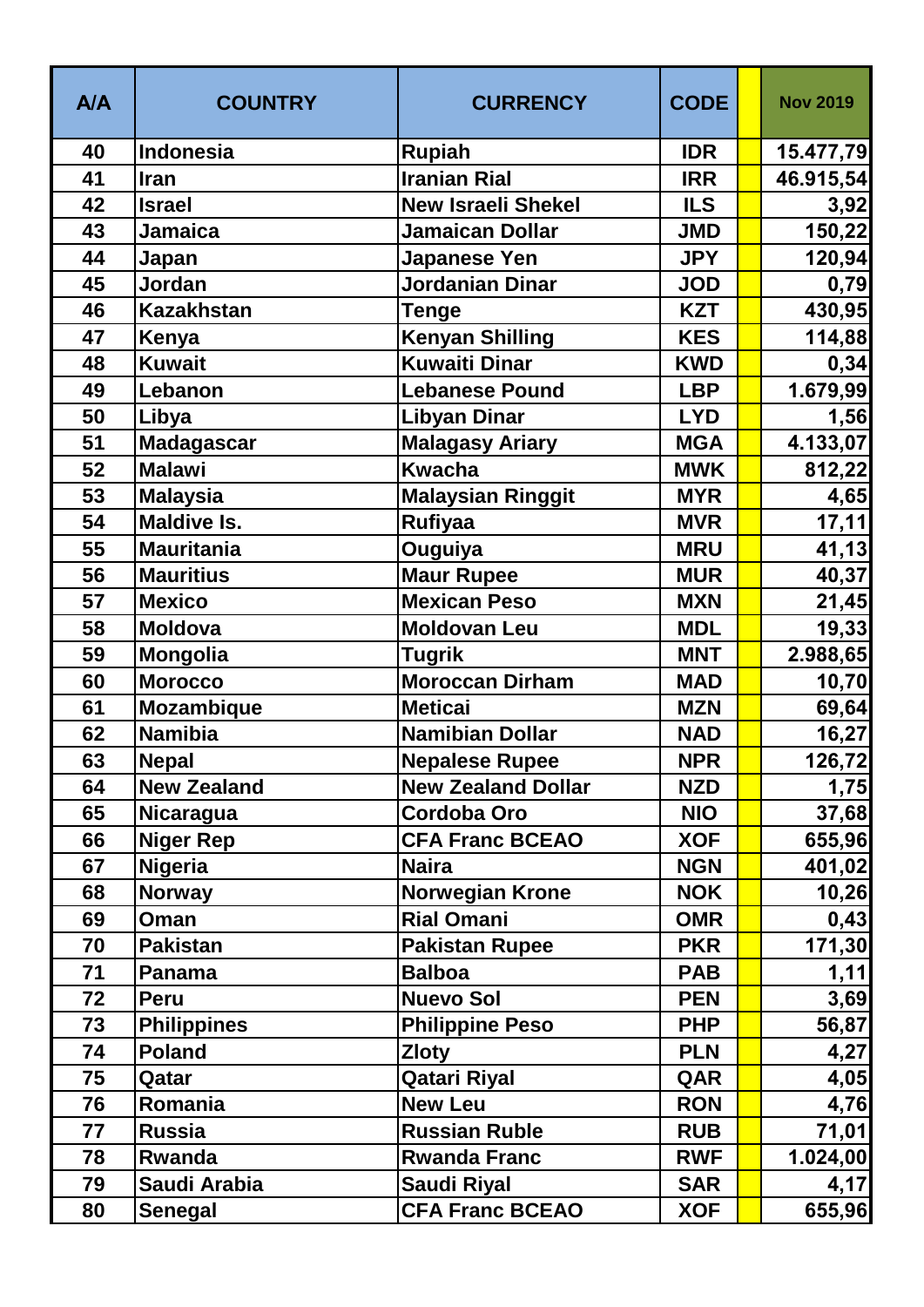| <b>A/A</b> | <b>COUNTRY</b>                | <b>CURRENCY</b>               | <b>CODE</b> | <b>Nov 2019</b> |
|------------|-------------------------------|-------------------------------|-------------|-----------------|
| 81         | <b>Serbia</b>                 | <b>Dinar</b>                  | <b>RSD</b>  | 117,93          |
| 82         | <b>Seychelles</b>             | <b>Seychelles Rupee</b>       | <b>SCR</b>  | 15,57           |
| 83         | <b>Sierra Leone</b>           | Leone                         | <b>SLL</b>  | 10.597,72       |
| 84         | Singapore                     | <b>Singapore Dollar</b>       | <b>SGD</b>  | 1,51            |
| 85         | <b>South Africa</b>           | Rand                          | <b>ZAR</b>  | 16,42           |
| 86         | <b>South Korea</b>            | Won                           | <b>KRW</b>  | 1.297,49        |
| 87         | Sri Lanka                     | <b>Sri Lanka Rupee</b>        | <b>LKR</b>  | 201,78          |
| 88         | <b>Sudan Rep</b>              | <b>Sudanise Pound</b>         | <b>SDG</b>  | 50,00           |
| 89         | <b>Swaziland</b>              | Lilangeni                     | <b>SZL</b>  | 16,27           |
| 90         | <b>Sweden</b>                 | <b>Swedish Krona</b>          | <b>SEK</b>  | 10,73           |
| 91         | <b>Switzerland</b>            | <b>Swiss Franc</b>            | <b>CHF</b>  | 1,09            |
| 92         | <b>Syria Arab Republic</b>    | <b>Syrian Pound</b>           | <b>SYP</b>  | 572,36          |
| 93         | <b>Special Drawing Rights</b> | <b>Special Drawing Rights</b> | <b>XDR</b>  | 0,81            |
| 94         | Taiwan                        | <b>Taiwan Dollar</b>          | TWD         | 33,96           |
| 95         | Tanzania                      | <b>Tanzanian Shilling</b>     | <b>TZS</b>  | 2.559,97        |
| 96         | <b>Thailand</b>               | <b>Baht</b>                   | <b>THB</b>  | 33,44           |
| 97         | <b>Tunisia</b>                | <b>Tunisian Dinar</b>         | <b>TND</b>  | 3,14            |
| 98         | Uganda                        | <b>Uganda Shilling</b>        | <b>UGX</b>  | 4.113,39        |
| 99         | <b>Ukraine</b>                | <b>Hryvnia</b>                | <b>UAH</b>  | 27,85           |
| 100        | <b>United Arab Emirates</b>   | <b>U.A.E. Dirham</b>          | <b>AED</b>  | 4,08            |
| 101        | <b>United Kingdom</b>         | <b>Pound Sterling</b>         | <b>GBP</b>  | 0,86            |
| 102        | <b>United States</b>          | <b>US Dollar</b>              | <b>USD</b>  | 1,11            |
| 103        | <b>Uruguay</b>                | Peso Uruguayo                 | <b>UYU</b>  | 41,51           |
| 104        | Uzbekistan                    | <b>Uzbekistan Sum</b>         | <b>UZS</b>  | 10.508,06       |
| 105        | Venezuela                     | <b>Bolivar Fuerte</b>         | <b>VEF</b>  | 11, 10          |
| 106        | Yemen                         | <b>Yemeni Rial</b>            | <b>YER</b>  | 278,18          |
| 107        | Zambia                        | <b>Kwacha</b>                 | <b>ZMW</b>  | 14,71           |
| 108        | Zimbabwe                      | <b>Zimbabwean Dollar</b>      | <b>ZWD</b>  | 402,21          |
| 109        | Vietnam                       | <b>Vietnamese Dong</b>        | <b>VND</b>  | 25.691,26       |
| 110        | Georgia                       | Georgian Lari                 | <b>GEL</b>  | 3,30            |

## **ΣΗΜΕΙΩΣΗ:**

**Οι ισοτιμίες δεν μεταβάλλονται για τον επόμενο μήνα εάν η αυξομίωση στη διακύμανση της νέας τιμής συναλλάγματος δεν υπερβαίνει το 1%.**

## **ΠΗΓΕΣ ΠΛΗΡΟΦΟΡΗΣΗΣ:**

- **(α) ΚΕΝΤΡΙΚΗ ΤΡΑΠΕΖΑ ΤΗΣ ΚΥΠΡΟΥ** 
	- **Δελτίο Ενδεικτικών Ισοτιμιών Ξένων Νομισμάτων στις 30/10/2019**
- **(β) XE.COM per currency ημερ. 30/10/2019**

**(γ)** \* **Η ισοτιμία του νομίσματος για τη Ζάμπια (Kwacha) έχει αναθεωρηθεί από 1000,00 ΖΜW σε 1.00 ΖΜW 22/1/2013**